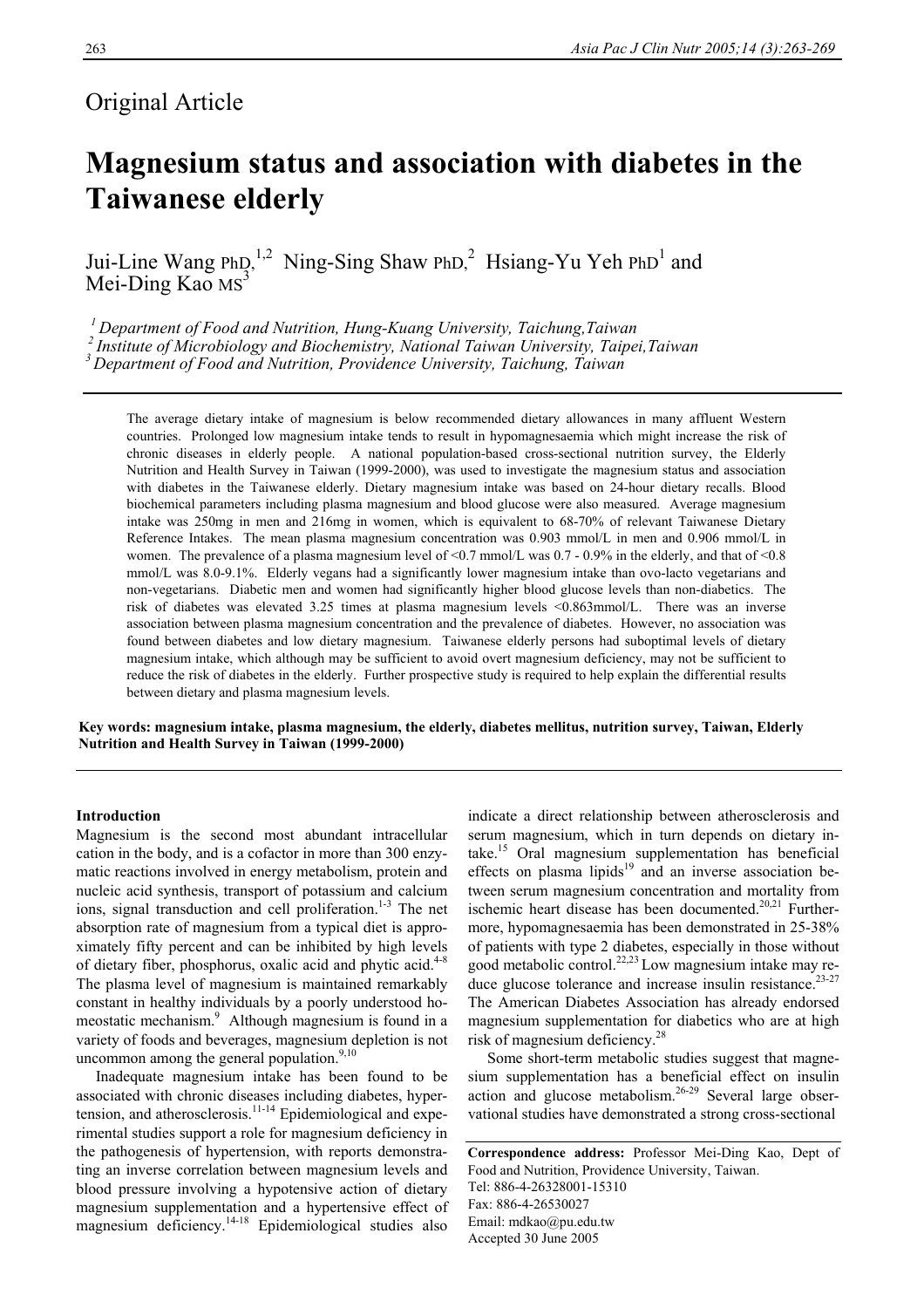association between the incidence of type 2 diabetes and serum Mg as well as dietary  $Mg$ .<sup>12,15</sup> Recently, results from prospective studies have also supported a protective role for higher magnesium intake in reducing the risk of developing type 2 diabetes.<sup>30-32</sup>

Diabetes, hypertension and cardiovascular disease are among the ten leading causes of death in Taiwan and inadequate magnesium intake has been linked to these adverse health outcomes. As a result, we assessed dietary intake of magnesium, plasma magnesium levels and the population distribution of magnesium status and compared these with associated health effects in the Taiwanese elderly.

### **Subjects and Methods**

#### *Subjects and data source*

The Elderly Nutrition and Health Survey in Taiwan (1999-2000) (Elderly NAHSIT) was a governmentsponsored survey that included 24-h dietary recall and health status assessment by interviewer-administered questionnaires. The complex sampling scheme used in this survey is reported in detail in another publication in this issue $33$  as is the assessment of dietary intake.<sup>34</sup> Estimates of dietary magnesium intake were taken from 1911 subjects aged 65 years and older who had completed the dietary assessment. Estimates of the population distribution of plasma magnesium concentrations were calculated from 2225 subjects aged 65 years and older who had participated in the physical examination which included measurement of anthropometric and blood biochemical parameters. A subgroup of subjects who provided complete data for both dietary recall and blood parameters were used in the analysis of the association between magnesium parameters and the prevalence of diabetes.

### *Statistical analyses*

All variables were weighted to represent the population in Taiwan.<sup>23</sup> Values were expressed as mean  $\pm$  standard error and differences between groups were tested using the t-test. Trends across quartiles were evaluated by linear regression. Logistic regression analysis was performed to evaluate the association between low plasma magnesium and diabetes mellitus. Statistical analysis was performed using SAS version 8.2<sup>35</sup> and SUDAAN version 9.0<sup>36</sup> The level for statistical significance was set at  $P \le 0.05$ 

#### **Results**

Dietary intake of magnesium by gender and age is listed in Table 1. Daily magnesium intake averaged  $250 \pm 13$ mg in men and  $216 \pm 11$  mg in women, which is equivalent to 69.4% and 68.6% of the DRIs (Dietary Reference Intakes) for men and women, respectively. Daily calorie intake averaged 1833  $\pm$  72 kcal in men and 1477  $\pm$  63 kcal in women, which is equivalent to 108 % and 100 % of the DRIs for men and women, respectively.<sup>34</sup> Mg density was 142.7 mg/1000 kcal in men and 153.5 mg/ 1000 kcal in women. Men had a significantly higher intake than women at every age interval from 65 to 79 years old, but there was no difference in the over 79 age range.

 Plasma magnesium concentrations by gender and age are listed in Table 2. The mean concentration was 0.903± 0.007 mmol/L in men and  $0.906 \pm 0.004$  mmol/L in women; it increased with age and the trend was significant for men but not for women. Plasma magnesium concentrations did not differ among vegans, ovo-lacto vegetarians and non-vegetarians, but dietary magnesium intake was significantly lower in vegans versus non-vegetarians (Table 3).

*Blood an alyses*  Table 1. Daily dietary intake of magnesium by gender and age in the Taiwanese elderly \*

| Age             | Men          |                     | Women        |                     | Gender difference |  |
|-----------------|--------------|---------------------|--------------|---------------------|-------------------|--|
| (yr)            | Subject<br>N | Mg intake<br>mg/day | Subject<br>N | Mg intake<br>mg/day | $P$ trend         |  |
| All             | 955          | $250 \pm 13$        | 956          | $216 \pm 11$        | < 0.0001          |  |
| 65-69           | 356          | $253 \pm 8$         | 392          | $222 \pm 10$        | 0.0042            |  |
| $70 - 74$       | 326          | $246 \pm 15$        | 302          | $216 \pm 12$        | 0.0490            |  |
| 75-79           | 185          | $256 \pm 22$        | 154          | $222 \pm 25$        | 0.0203            |  |
| $\geq 80$       | 88           | $246 \pm 31$        | 108          | $197 \pm 19$        | 0.1347            |  |
| P trend for age |              | 0.8909              |              | 0.3559              |                   |  |

\*Values are expressed as mean  $\pm$  SE and weighted. Gender difference was tested using the Student's t test and significance was set at  $P$  <0.05.

**Table 2.** Plasma magnesium concentrations by gender and age in the Taiwanese elderly<sup>\*</sup>

|           |         | Men                |         | Women             | Gender difference |
|-----------|---------|--------------------|---------|-------------------|-------------------|
| Age       | Subject | Plasma Mg          | Subject | Plasma Mg         | P trend           |
| (yr)      | N       | (mmol/L)           | Ν       | (mmol/L)          |                   |
| All       | 1127    | $0.903 \pm 0.007$  | 1098    | $0.906 \pm 0.004$ | 0.4816            |
| 65-69     | 427     | $0.895 \pm 0.007$  | 456     | $0.903 \pm 0.006$ | 0.2307            |
| $70-74$   | 390     | $0.901 \pm 0.006*$ | 339     | $0.902 \pm 0.006$ | 0.9659            |
| 75-79     | 203     | $0.915 \pm 0.012$  | 189     | $0.913 \pm 0.007$ | 0.8318            |
| $\geq 80$ | 107     | $0.913 \pm 0.011$  | 114     | $0.916 \pm 0.009$ | 0.8476            |
| $P$ trend |         | 0.0290             |         | 0.1488            |                   |

\*Values are expressed as mean  $\pm$  SE. Gender difference was tested using the Student's t test and significance was set at  $P \le 0.05$ .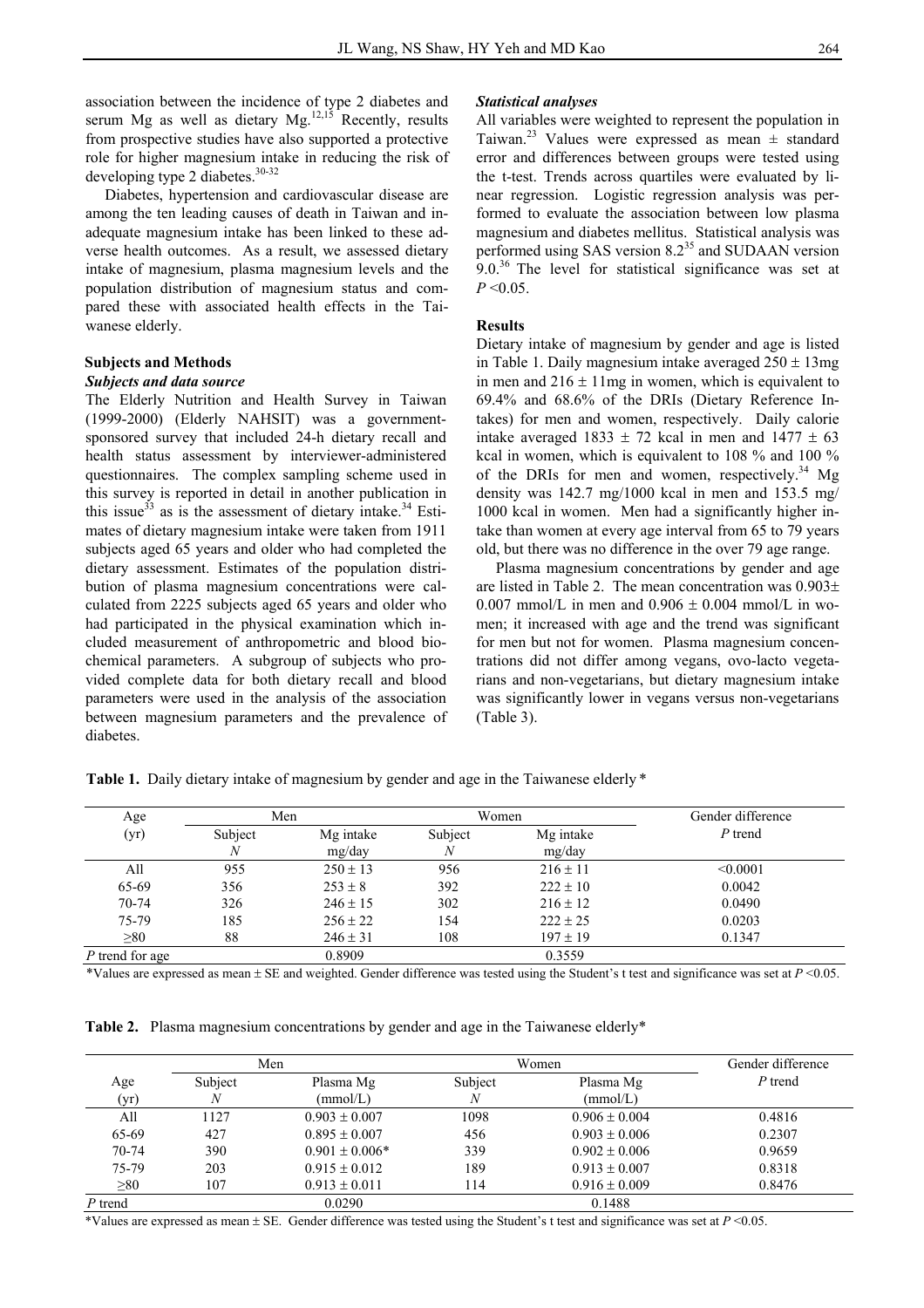|                      | Men |                   |     |                      | Women |                   |     |                      |
|----------------------|-----|-------------------|-----|----------------------|-------|-------------------|-----|----------------------|
| Dietary types        |     | Plasma Mg         |     | Mg Intake            |       | Plasma Mg         |     | Mg Intake            |
|                      | N   | (mmol/L)          | N   | (mg/d)               | N     | (mmol/L)          | Ν   | (mg/d)               |
| Vegan                | 17  | $0.915 \pm 0.012$ | 18  | $196 \pm 17^{\circ}$ | 92    | $0.906 \pm 0.011$ | 102 | $193 \pm 17^{\circ}$ |
| Ovo-lacto vegetarian | 42  | $0.918 \pm 0.015$ | 44  | $244 \pm 16^{ab}$    | 192   | $0.911 \pm 0.008$ | 211 | $225 \pm 14^{ab}$    |
| Non-vegetarian       | 611 | $0.902 \pm 0.007$ | 680 | $263 \pm 15^{6}$     | 379   | $0.903 \pm 0.007$ | 403 | $233 \pm 21^{6}$     |

**Table 3.** Comparison of magnesium intake and plasma magnesium concentrations among vegans, ovo-lacto vegetarians and non-vegetarians\*

\*The vegan diet excluded all animal products; the ovo-lacto vegetarian diet excluded all animal flesh but included dairy products and eggs. Values are expressed as mean ± SE. Groups not sharing the same superscript letters "a, b" are significantly different based on the t-test significant at  $P \le 0.05$ .

**Table 4.** Prevalence of magnesium deficiency by age and genderin the Taiwanese elderly

| Gender       | <b>Subjects</b> | Proportion $(\%)$ by plasma Mg concentration* |                         |                         |                          |                   |
|--------------|-----------------|-----------------------------------------------|-------------------------|-------------------------|--------------------------|-------------------|
|              | (N)             | ${}_{0.7}$<br>(mmol/L)                        | $0.7 - 0.8$<br>(mmol/L) | $0.8 - 0.9$<br>(mmol/L) | $0.9 - 51.0$<br>(mmol/L) | > 1.0<br>(mmol/L) |
| Men<br>Women | 127<br>1098     | 0.9<br>0.7                                    | 9.1<br>8.0              | 31.7<br>31.6            | 50.8<br>50.3             | 8.3<br>10.1       |

The distribution of plasma magnesium concentrations in the elderly is shown in Figure 1. The median value of plasma magnesium was 0.905 mmol/L for both men and women. The prevalence of magnesium deficiency defined as serum Mg values <0.7mmol/L was 0.9% in men and 0.7% in women (Table 4). The prevalence of low plasma magnesium defined as values <0.8 mmol/L was 9.1% in men and 8.0% in women (Table 4).

 Table 5 compares the magnesium intake and plasma magnesium concentrations in diabetic and non-diabetic subjects, which were identified according to a physician's diagnosis. In both men and women, dietary intake of magnesium did not differ between diabetic and nondiabetic subjects, but plasma magnesium concentrations were significantly lower in diabetic subjects than in nondiabetics. The prevalence risks for diabetes by quartile of plasma magnesium concentration according to logistic regression analysis are listed in Table 6. Compared to the highest quartile of plasma magnesium concentration, the odds ratios of diabetes prevalence in elderly men and women were 5.27 and 2.66, respectively, for the lowest quartile with a plasma magnesium level lower than 0.863 mmol/L. Table 7 compares several predictors of diabetes across three different plasma magnesium ranges. There



**Figure 1.** Distribution of plasma magnesium concentrations in the Taiwanese elderly.

was no difference in age, waist-to-hip ratio or magnesium intake, but low plasma magnesium levels were associated with higher fasting blood glucose concentrations  $(P =$ 0.0042 and 0.0040) and a higher prevalence of diabetes  $(P = 0.0015$  and 0.0365) in both men and women.

# **Discussion**

Recent dietary surveys have shown that the average magnesium intake is slightly below the appropriate RDAs in Western countries.<sup>10</sup> The dietary magnesium intake for US men and women aged 71 years and older from the NHANES III was 314 mg/d and 230 mg/d, which is equivalent to 90% and 84% of the RDAs, respectively. $9,15,37$ The average magnesium intake in the Dutch elderly was  $311mg/d.<sup>38</sup>$  The true intake of magnesium in a German diet has been found to be about 200mg for women and 260mg for men.39 The mean magnesium intakes in adult men and women based on the results of the SU.VI.MAX cohort in France were 369 and 280mg, respectively.<sup>40</sup> In Belgium, a mean magnesium intake of 271mg/day was found.<sup>41</sup> In Switzerland, an estimate based on disappearance data from 1994/1995 was 406 mg/d for subjects aged 15 years and above, $42$  and the mean intake in Swiss elderly was 421 mg/d in men and 383 mg/d in women.<sup>43</sup> The Taiwanese DRI of magnesium is 360 and 315 mg/d for adult men and women, respectively.<sup>44</sup> According to this study, the average magnesium intake of 250 and 216 mg/d in elderly Taiwanese men and women, respectively, is suboptimal and is comparatively lower than that found in Western countries. Our study agrees with others with respect to a gender-related difference, with men having a higher magnesium intake than women.

 Magnesium intake may vary with different types of diets. Compared to the data from the US, Swiss elderly had higher magnesium intake because of their higher consumption of cereal products, which contribute 23% of magnesium intake in the Swiss diet in contrast to only 17-  $18\%$  in the US diet.<sup>43</sup> A population of Mexicans eating a more plant-based diet had magnesium intakes of 301 mg/d in women and 318 mg/d in men.<sup>39</sup> In Germany, magnesium intake for lacto-ovo vegetarians was 376 mg/d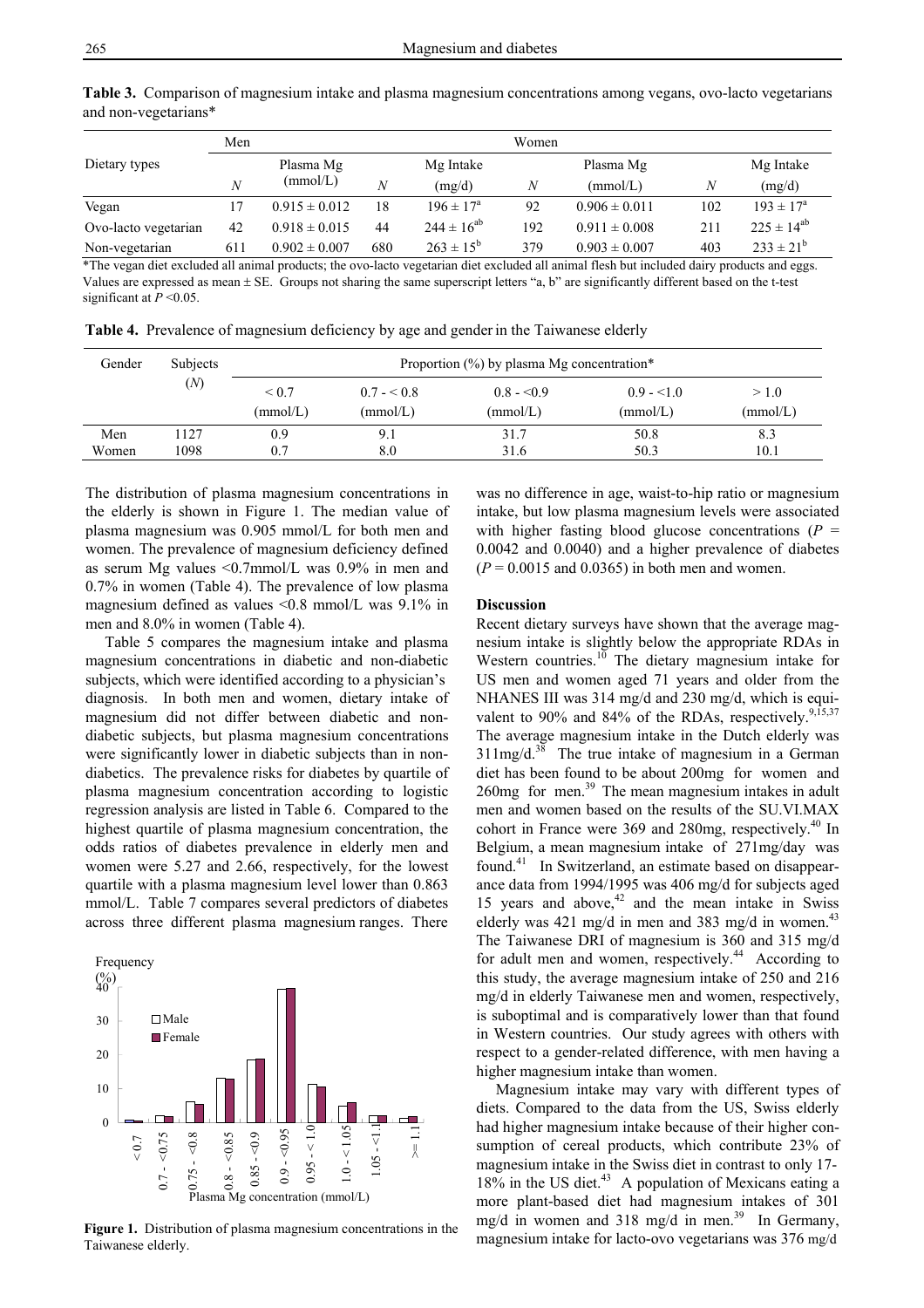| Variables | Men               |                   | Women             |                   |  |
|-----------|-------------------|-------------------|-------------------|-------------------|--|
|           | <b>Diabetics</b>  | Non-diabetics     | <b>Diabetics</b>  | Non-diabetics     |  |
|           | (N)               | 'N                | (N)               | (M                |  |
| Mg intake | $243 \pm 38$      | $263 \pm 14$      | $212 \pm 18$      | $224 \pm 13$      |  |
| (mg/d)    | (67)              | (594)             | (86)              | (573)             |  |
|           | $P = 0.5230$      |                   | $P = 0.5805$      |                   |  |
| Plasma Mg | $0.875 \pm 0.007$ | $0.907 \pm 0.007$ | $0.882 \pm 0.012$ | $0.909 \pm 0.006$ |  |
| (mmol/L)  | (67)              | (603)             | (86)              | (577)             |  |
|           | $P = 0.0028$      |                   | $P = 0.0440$      |                   |  |

**Table 5.** Comparison of magnesium intake and plasma magnesium concentration between diabetic and non-diabetic elderly in Taiwan

\*The diabetic subjects were diagnosed clinically by physicians. The difference between diabetic and non-diabetic groups was tested using a t-test, significant level set at *P* <0.05.

**Table 6.** Odds ratio of diabetes mellitus by quartile of plasma magnesium in the Taiwanese elderly

| Gender |                     | Odds ratio by quartile of plasma Mg concentration* |                  |  |
|--------|---------------------|----------------------------------------------------|------------------|--|
|        |                     | II, III                                            | IV               |  |
|        | $\leq$ 0.863 mmol/L | $0.863 - 0.946$ mmol/L                             | $> 0.946$ mmol/L |  |
| All    | 3.25                | 1.94                                               |                  |  |
|        | $(1.67 - 6.34)$     | $(0.91 - 4.12)$                                    |                  |  |
| Men    | 5.27                | 4.06                                               |                  |  |
|        | $(1.69 - 16.47)$    | $(1.01 - 16.39)$                                   |                  |  |
| Women  | 2.66                | 1.30                                               |                  |  |
|        | $(1.24 - 5.67)$     | $(0.68 - 2.4)$                                     |                  |  |

\*Logistic regression analysis was used. Numbers in parentheses indicate 95% confidence intervals adjusted for age, waist-hip ratio, blood pressure, BMI, and supplements for both men and women. In men, drinking and smoking were also adjusted for. Interval classes for adjustment were: age (65 - 69, 70 - 74, 75 - 79, 80+), waist-hip ratio ( ≥ 0.9 or < 0.9 for men, ≥ 0.85 or < 0.85 for women), SBP (≥140, <140 mmHg), DBP ( $\geq$  90, <90 mmHg), drinking ( $\geq$  1 time/wk, N), smoking (Y,N), supplements (regular intake, N), BMI (<19.8,  $\geq$  19.8).

in women and 474 mg/d in men, which was significantly higher than the intake of 205 mg/d and 266 mg/d in omnivorous women and men, respectively.<sup>39</sup> However, findings in Taiwan are contrary to those of Western countries.<sup>39,43</sup> Elderly vegans in Taiwan had a lower magnesium intake than non-vegetarians, and the differences in magnesium intake between ovo-lacto vegetarians and non-vegetarians was not significant (Table 3). This disagreement is most likely related to food choices as Chinese vegetarians tend to use more soy products made of processed soy proteins rather than whole legumes and whole grains. This supports the idea that a beneficial vegetarian diet requires an appropriate combination of a range of plants as food.<sup>34</sup>

 The inadequate magnesium intakes observed in various countries including Taiwan may reflect similar trends in dietary patterns. The "Western diet" is considered relatively deficient in magnesium, while the "Oriental diet" is traditionally characterized by a greater intake of fruits and vegetables and therefore is richer in magnesium.<sup>34</sup> However, dietary patterns in Taiwan have been gradually westernized as the nation has become more affluent. We have noted that the analyzed magnesium content in meals prepared by some registered Taiwanese dieticians was only 258 mg/d, $45$  which is below the Taiwanese DRI of magnesium for adults.<sup>44</sup> The top-ranked source of magnesium was rice/rice products (14.5% of total intake) for males and green vegetables for females (15.8% of total intake).<sup>34</sup> The consumption of magnesium-rich foods such as whole grains, legumes and nuts is below the recommended quantities.

 The normal range of plasma magnesium concentration is  $0.75$ -1.00 mmol/L.<sup>10</sup> The prevalence of magnesium deficiency in developing countries such as India has been found to be as high as  $11.8\%$ .<sup>46</sup> The prevalence of low serum magnesium concentration (<0.8 mmol/L) was estimated to be  $23\%$  in U.S. adults aged  $25-74$  years.<sup>21</sup> In Germany, low serum magnesium concentrations were found in about 5-8% of the overall population of various ages,47 and plasma magnesium concentrations below 0.76 mmol/L were observed in 14.5% of an unselected population.<sup>48</sup> According to the results of this study, overt magnesium deficiency (0.7-0.9%) and low serum magnesium (8.0-9.1%) in the elderly were both less prevalent in Taiwan than in some developing and developed countries.

 Low serum magnesium levels in patients with type 2 diabetes and an inverse association between magnesium status and risk of type 2 diabetes have been reported in Caucasian populations.<sup>15,22,43</sup> The association has been further supported by cross-sectional studies that have observed an inverse association between plasma or erythrocyte magnesium levels and fasting insulin levels in diabetic patients and apparently healthy individuals.<sup>15,23,49,50</sup> Strong support also comes from several prospective dietary studies, including the Atherosclerosis Risk in Communities Study,  $30$  the Women's Study,  $31$  the Nurses' Health Study, $32$  and the Health Professionals Follow-up Study.32 This study of Taiwanese elderly persons is the first to demonstrate an inverse association between serum magnesium concentration and the prevalence of diabetes in a non-Caucasian population. The findings are consistent with the results found for Western countries, but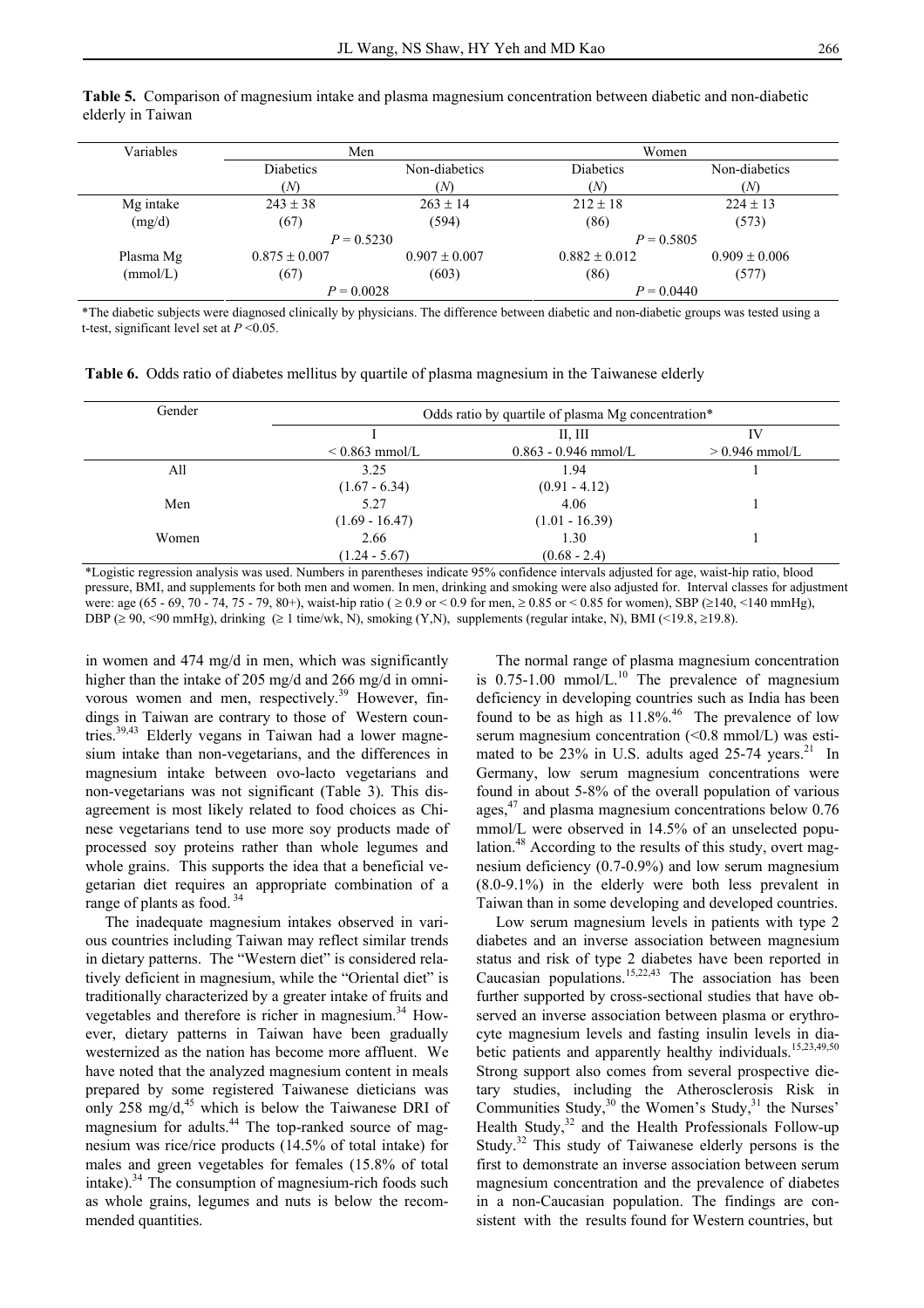|                                | Plasma Mg concentration (mmol/L) | P trend           |                     |        |
|--------------------------------|----------------------------------|-------------------|---------------------|--------|
| Variables                      | < 0.863                          | 0.863-0.946       | >0.946              |        |
| Men                            |                                  |                   |                     |        |
| Subjects $(N)$                 | 176                              | 376               | 118                 |        |
| Age $(yr)$                     | $72.6 \pm 0.7$                   | $72.0 \pm 0.4$    | $73.7 \pm 0.8$      | 0.2366 |
| Waist-to-hip ratio             | $0.913 \pm 0.005$                | $0.908 \pm 0.004$ | $0.921 \pm 0.009$   | 0.3701 |
| Mg intake $(mg/d)$             | $257 \pm 20$                     | $252 \pm 13$      | $281 \pm 24$        | 0.3237 |
| Blood glucose (mg/dL)          | $124 \pm 5^{\circ}$              | $112 \pm 2^b$     | $105 \pm 4^{\rm b}$ | 0.0042 |
| Prevalence of diabetes $(\% )$ | $14.0^{\rm a}$                   | 10.3 <sup>a</sup> | $2.5^{b}$           | 0.0015 |
| Women                          |                                  |                   |                     |        |
| Subjects $(N)$                 | 169                              | 372               | 122                 |        |
| Age $(yr)$                     | $72.0 \pm 0.6$                   | $72.4 \pm 0.5$    | $73.4 \pm 0.9$      | 0.2003 |
| Waist-to-hip ratio             | $0.876 \pm 0.009$                | $0.861 \pm 0.005$ | $0.865 \pm 0.010$   | 0.3545 |
| Mg intake $(mg/d)$             | $213 \pm 14$                     | $219 \pm 13$      | $245 \pm 19$        | 0.1156 |
| Blood glucose (mg/dL)          | $126 \pm 5^{\circ}$              | $111 \pm 2^b$     | $110 \pm 2^{b}$     | 0.0040 |
| Prevalence of diabetes (%)     | $19.9^{\rm a}$                   | 10.0 <sup>b</sup> | $10.0^{b}$          | 0.0365 |

**Table 7.** Comparison of blood glucose and selected predictors for diabetes mellitus by quartile of plasma magnesium concentration\*

\*Values are mean ± SE. Differences between groups were evaluated using the t-test. A different superscript letter indicates significant difference at *P*<0.05.

the causal relationship is not clear as magnesium depletion might induce insulin resistance, alternatively hyperinsulinemia and glucosuria might also contribute to magnesium depletion.<sup>12</sup> Taken together, our data seem to indicate a plasma magnesium concentration at the lower end of the reference range might not be sufficient to reduce the risk or ameliorate the symptoms of diabetes in the elderly. However, a prospective study is required to confirm the temporal nature of this relationship.

 The elderly are probably susceptible to magnesium depletion due to several reasons. Firstly, aging is associated with increased intracellular calcium and decreased intracellular magnesium levels.<sup>51</sup> Secondly, magnesium intake from dietary sources would seem to be suboptimal throughout life. In addition, the elderly might not be able to benefit from magnesium-rich foods due to their hard texture and inappropriate physical properties. An improvement of glucose metabolism and/or insulin sensitivity by magnesium supplements has been demonstrated in diabetic and apparently healthy elderly persons.<sup>26,52,53</sup> Therefore, increased everyday consumption of whole grains, legumes, and vegetables rich in magnesium and the use of supplements may help to improve the magnesium status of the elderly.

 This study is the first to demonstrate an inverse association between plasma magnesium concentration and the prevalence of diabetes in a non-Caucasian population. In addition, this report describes the magnesium status of the elderly in Taiwan. The average daily intake of dietary magnesium in both men and women was below the Taiwanese DRIs for adults. A vegetarian diet did not increase magnesium intake and had no significant effect on plasma magnesium concentrations. Overt magnesium deficiency rarely occurred, and the prevalence of low serum magnesium levels was comparatively lower than that found in other developed countries. However, diabetic subjects had significantly lower plasma magnesium and higher blood glucose concentrations than non-diabetic subjects. An increased prevalence of diabetes was significantly associated with plasma magnesium concentrations less than 0.863mmol/L. Both dietary modification and magnesium supplementation may need to be considered for the elderly

when this relationship is confirmed.

#### **Acknowledgements**

This study was supported by a grant (DOH93-FS-6-2) from the Department of Health in Taiwan. The authors thank Dr. Tsan-Zon Liu, Department of Medical Biotechnology and Laboratory Science, Chang Gung University, Tao-Yuan, and staff of the Laboratory Medicine Department, Yuan's General Hospital, Kaohsiung, for their excellent technical assistance in hematological analyses. Appreciation also goes to Dr. Wen-Harn Pan, Director of the research project "Nutrition and Health Survey in Taiwan (NAHSIT)" (DOH-88-FS, DOH89-88shu717, DOH90-FS-5-4, DOH91-FS-5-4) for collection of the blood specimens and disease data. The views expressed herein are solely those of the authors.

#### **References**

- 1. Wacker WE, Parisi AF. Magnesium Metabolism. N Eng J Med 1968; 45: 658-663.
- 2. Wester PO. Magnesium. Am J Clin Nutr 1987; 45: 1305- 1312.
- 3. Saris NE, Mervaala E, Karppance H, Khawaja JA, Lewenstam A. Magnesium an update on physiological, clinical and analytical aspects. Clin Chem Acta 2000; 294: 1-26.
- 4. Kelsay JL, Behall KM, Prather ES. Effect of fiber from fruits and vegetables on metabolic responses of human subjects. II Calcium, magnesium, iron, and silicon balances. Am J Clin Nutr 1979; 32: 1876-1880.
- 5. Wisker E, Nagel R, Tanudjaja TK, Feldheim W. Calcium, magnesium, zinc, and iron balances in young women: Effects of a low-phytate barley-fiber concentrate. Am J Clin Nutr 1991; 54: 553-559.
- 6. Siener R, Hesse A. Influence of a mixed and vegetarian diet on urinary magnesium excretion and concentration. Br J Nutr 1995; 73: 783-790.
- 7. Hardwick LL, Jones MR, Brautbar N, Lee DB. Magnesium absorption: Mechanisms and the influence of vitamin D, calcium and phosphate. J Nutr 1991; 121: 13-23.
- 8. Bohn T, Davidsson L, Walczyk T, Hurrell RF. Phytic acid added to white-wheat bread inhibits fractional apparent magnesium absorption in humans. Am J Clin Nutr 2004; 79:418-23.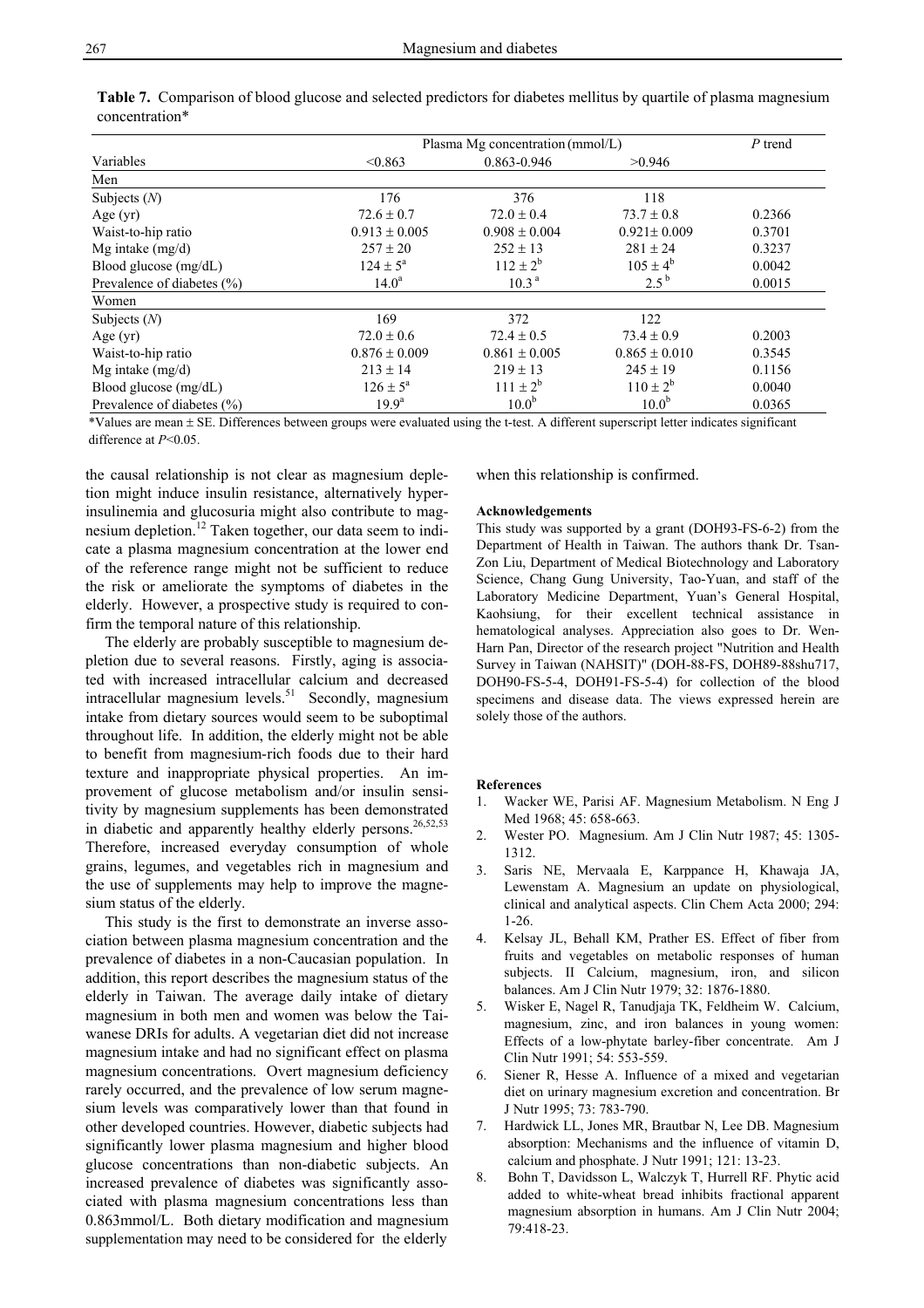- 9. Institute of Medicine. Dietary Reference Intakes for Calcium, Phosphorous, Magnesium, Vitamin D, and Fluoride. Washington DC: National Academy Press, 1997.
- 10. Vormann J. Magnesium: nutrition and metabolism. Mol Aspects Med 2003; 24: 27-37.
- 11. Maier JAM. Low magnesium and atherosclerosis: an evidence-based link. Mol Aspects Med 2003; 24: 137-146.
- 12. Barbagallo M, Dominguez LJ, Galioto A, Ferlisi A, Cani C, Malfa L, Pineo A, Busardo' A, Paolisso G. Role of magnesium in insulin action, diabetes and cardio-metabolic syndrome X. Mol Aspects Med 2003; 24:39-52.
- 13. Delva P. Magnesium and coronary heart disease. Mol Aspects Med 2003; 24: 63-78.
- 14. Touyz RM. Role of magnesium in the pathogenesis of hypertension. Mol Aspects Med 2003; 24: 107-136.
- 15. Ma J, Folsom AR, Melnick SL. Associations of serum and dietary magnesium with cardiovascular disease, hypertension, diabetes, insulin, and carotid arterial wall thickness: The ARIC study. Atherosclerosis Risk in Community Study. J Clin Epidemiol 1995; 48: 927-940.
- 16. Joffres MR, Reed DM, Yano K. Relationship of magnesium intake and other dietary factors to blood pressure: The Honolulu heart study. Am J Clin Nutr, 1987; 45: 469-475.
- 17. Sacks FM, Obarzanek E, Windhauser MM, Svetkey LP, Vollmer WM, McCullough M, Karanja N, Lin PH, Steele P, Proschan MA, Evans MA, Appel LJ, Bray GA, Vogt TM, Moore TJ. Rationale and design of the dietary approaches to stop hypertension trial (DASH). A multicenter controlled-feeding study of dietary pattern to lower blood pressure. Ann Epidemiol 1995; 5: 108-118.
- 18. Peacock JM, Folsom AR, Arnett DK, Eckfeldt JH, Szklo M. Relationship of serum and dietary magnesium to incident hypertension: the Atherosclerosis Risk in Communities (ARIC) Study. Ann Epidemiol 1999; 9: 159- 165.
- 19. Rasmussen HS, Aurup P, Goldstein K, McNair P, Mortensem PB, Larsen OG, Lawaetz H. Influence of magnesium substitution therapy on blood lipid composition in patients with ischemic heart disease. A double-blind, placebo controlled study Arch Int Med 1989; 149: 1050- 1053.
- 20. Rubenowitz E, Axelsson G, Rylander R. Magnesium in drinking water and death from myocardial infarction. Am J Epidemiol 1996; 143: 456-462.
- 21. Ford ES. Serum magnesium and ischaemic heart disease: findings from a national sample of US adults. Int J Epidemiol 1999; 28: 645–651.
- 22. Sjogren A, Floren CH, Nilszon A. Magnesium, potassium and zinc deficiency in subjects with type diabetes mellitus. Acta Med Scand 1988; 224: 461-465.
- 23. Nadler JL, Bunchanan T, Natarajan R, Antonipillai I, Bergman R, Rude RK. Magnesium deficiency produces insulin resistance and increased thromboxane synthesis. Hypertension 1993; 21: 1024-1029.
- 24. Paolisso G, Scheen A, D'Onofrio F, Lefebvre P. Magnesium and glucose homeostasis. Diabetologia 1990; 33: 511- 514.
- 25. Schmidt LE, Arfken CL, Heins JM. Evaluation of nutrient intake in subjects with non-insulin-dependent diabetes mellitus. J Am Diet Assoc 1994; 94: 773-774.
- 26. Paolisso G, Sgambato S, Gambardella A, Pizza G, Tesauro P, Varricchio M, D'Onofrio F. Daily magnesium supplements improve glucose handling in elderly subjects. Am J Clin Nutr 1992; 55: 1161-1167.
- 27. Paolisso G, Passariello N, Pizza G, Marrazzo G, Giunta R, Sgambato S, Varricchio M, D'Onofrio F. Dietary magnesium supplements improve B-cell response to glucose and arginine in elderly non-insulin-dependent diabetic subjects. Acta Endocrinol Copenh 1989; 121: 16- 20.
- 28. American Diabetes Association. Magnesium supplemenation in the treatment of diabetes. Diab Care 1992;15: 1065.
- 29. Lima Mde L, Cruz T, Pousada JC, Rodrigues LE, Barbosa K, Cangucu V. The effect of magnesium supplementation in increasing doses on the control of type 2 diabetes. Diabetes Care 1998;21: 682-686.
- 30. Kao WH, Folsom AR, Nieto FJ, Mo JP, Watson RL, Brancati FL. Serum and dietary magnesium and the risk for type 2 diabetes mellitus: the Atherosclerosis Risk in Communities Study. Arch Intern Med 1999; 159:2151- 2159.
- 31. Song Y, Manson JE, Buring J, Liu S. Dietary magnesium intake in relation to plasma insulin levels and risk of type 2 diabetes in women. Diabetes Care 2004; 27: 59-65.
- 32. Lopez-Ridaura R, Willett WC, Rimm EB, Liu S, Stampfer MJ, Manson JE, Hu FB. Magnesium intake and risk of type 2 diabetes in men and women. Diabetes Care 2004; 27: 134-40.
- 33. Pan WH, Hung YT, Shaw NS, Lin W, Lee SD, Chiu CF, Lin MC, Chen SY, Hong CM, Huang TY, Chang HY, Tu SH, Chang YH, Yeh WT, Su SC. Elderly Nutrition and Health Survey in Taiwan (1999-2000): research design, methodology and content. Asia Pac J Clin Nutr 2005; 14 (3): 203-210.
- 34. Wu SJ, Chang YH, Wei IL, Kao MD, Lin YC, Pan WH. Intake levels and major food sources of energy and nutrients in the Taiwanese elderly. Asia Pac J Clin Nutr 2005; 14:(3): 211-220.
- 35. SAS Institute Inc. SAS/STAT User's Guide, Version 6, 4th ed., vol. 2 SAS Institute, Cary, NC, 1990.
- 36. Shah BV, Barnwell BG, Bieler GS. SUDAAN User's Manual. Release 7.5. Research Triangle Park, North Carolina: Research Triangle Institute, 1997.
- 37. Ford ES, Mokdad AH. Dietary magnesium intake in a national sample of US adults. J Nutr 2003; 133:2879-2882.
- 38. Geleijnse JM, Witteman JC, den Breeijen JH, Hofman A, de Jong PT, Pols HA, Grobbee DE. Dietary electrolyte intake and blood pressure in older subjects: the Rotterdam Study. J Hypertens 1996 ;14: 737-741.
- 39. Vormann J, Anke M. Dietary magnesium: supply, requirements and recommendations–results from duplicate and balance studies in man. J Clin Basic Cardiol 2002; 5: 49- 53.
- 40. Galan P, Preziosi P, Durlach V, Valeix P, Ribas L, Bouzid D, Favier A, Hercberg S. Dietary magnesium intake in a French adult population. Magnes Res 1997;10: 321 -328.
- 41. Hendrix P, Van Cauwenbergh R, Robberecht HJ, Deelstra A. Measurement of the daily dietary calcium and magnesium intake in Belgium, using duplicate portion sampling. Z Lebensm Unters Forsch 1995; 201: 213-217.
- 42. Fourth Swiss Nutrition Report (Vierter schweizerischer Erna¨hrungsbericht). Bern: Bundesamt fu¨r Gesundheit. 1998: 18-50.
- 43. Walti MK, Zimmermann MB, Spinas GA, Jacob S, Hurrell RF. Dietary magnesium intake in type 2 diabetes. Eur J Clin Nutr 2002; 56:409-414.
- 44. Department of Health. Dietary Reference Intakes. 6 th ed. Taipei, 2003.